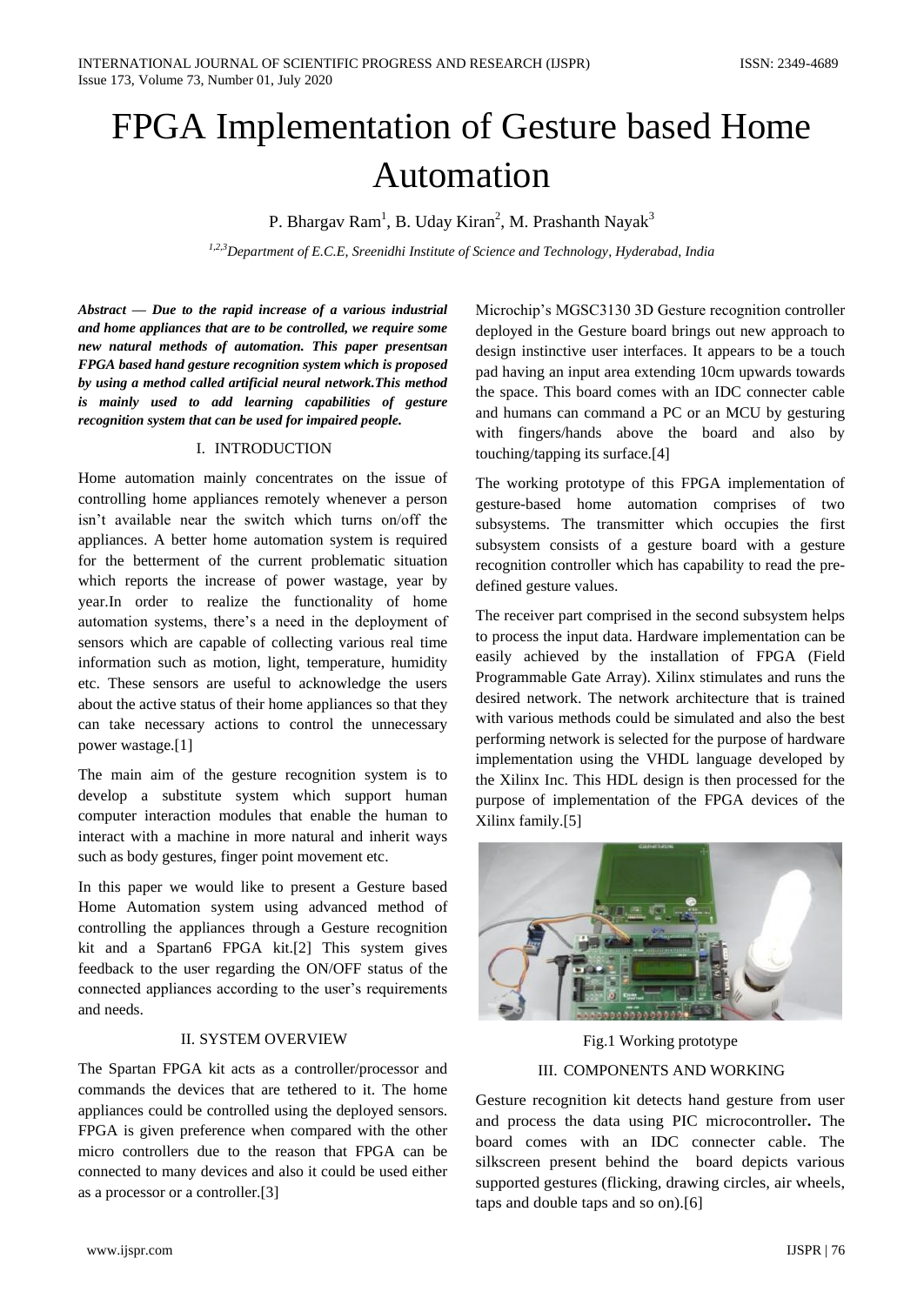Microcontroller present on the gesture produces the output gesture data at digital output in the digital I/O header of the FPGA board.



Fig.1 Gesture Board

Spartan6 FPGA project kit directly receives gesture data through I/O pin and perform control statements.[7]The SPI programming files use the .mcs/.bin/.bit file types, FPGA configured files are transferred through the JTAG tag which use the svf/.bin types of files and the USB stick uses the .bit type of file to transfer its files. The abovementioned file types are created by the ISE web pack of Xilinx and a software named EDK from Verilog, VHDL or schematic-based source files [8] (Micro Blaze embedded processor-based designs use the EDK software).



Fig.2 FPGA Board

The control statement includes door open/close control using stepper motor with ULN2003 diver circuit which refers to the relay circuit.

| <u>S.No</u> | <b>CONTROL VALUE</b> | <b>CONTROL OUTPUT</b>                    |
|-------------|----------------------|------------------------------------------|
| 1.          | 00                   | Relay OFF - Light OFF                    |
| 2.          | 01                   | Relay ON - Light ON                      |
| 3.          | 10                   | Stepper motor clockwise-Door closed      |
| 4.          | 11                   | Stepper motor anticlockwise-Door<br>oper |

Fig. 3 CONTROL statements of an FPGA

An electromechanical switch which provides segregation between the low and high voltage circuits is called a

‗Relay'. These circuits possess different voltage rates. One might be a high voltage side where as the other one being a low voltage side. Relay switches between 5V circuits and 220/120 V AC circuits.

Also lights ON/OFF control using Relay interface with CFL Bulb.All the control operation gets displayed in 2x16 LCD interface

#### IV. HARDWARE DESCRIPTION LANGUAGE

Logic simulation has become a vital role in design process since the designs got complex and larger. For a long time, the computer programs that were sequential in nature were described by the programming languages such as Pascal, Fortran  $\& C$ . [9] Similarly, in the field of digital design the need of a standard language to describe the digital circuits has evolved HDL (Hardware Description Language).



Fig.4 VLSI Design flow

This language allowed the designers to design the coevality of the processes deployed in the hardware elements. Variants of a Hardware Description Language (HDL) are as follows:

- 1. Verilog HDL
- 2. Very High speed integrated ckt HDL

Features of Verilog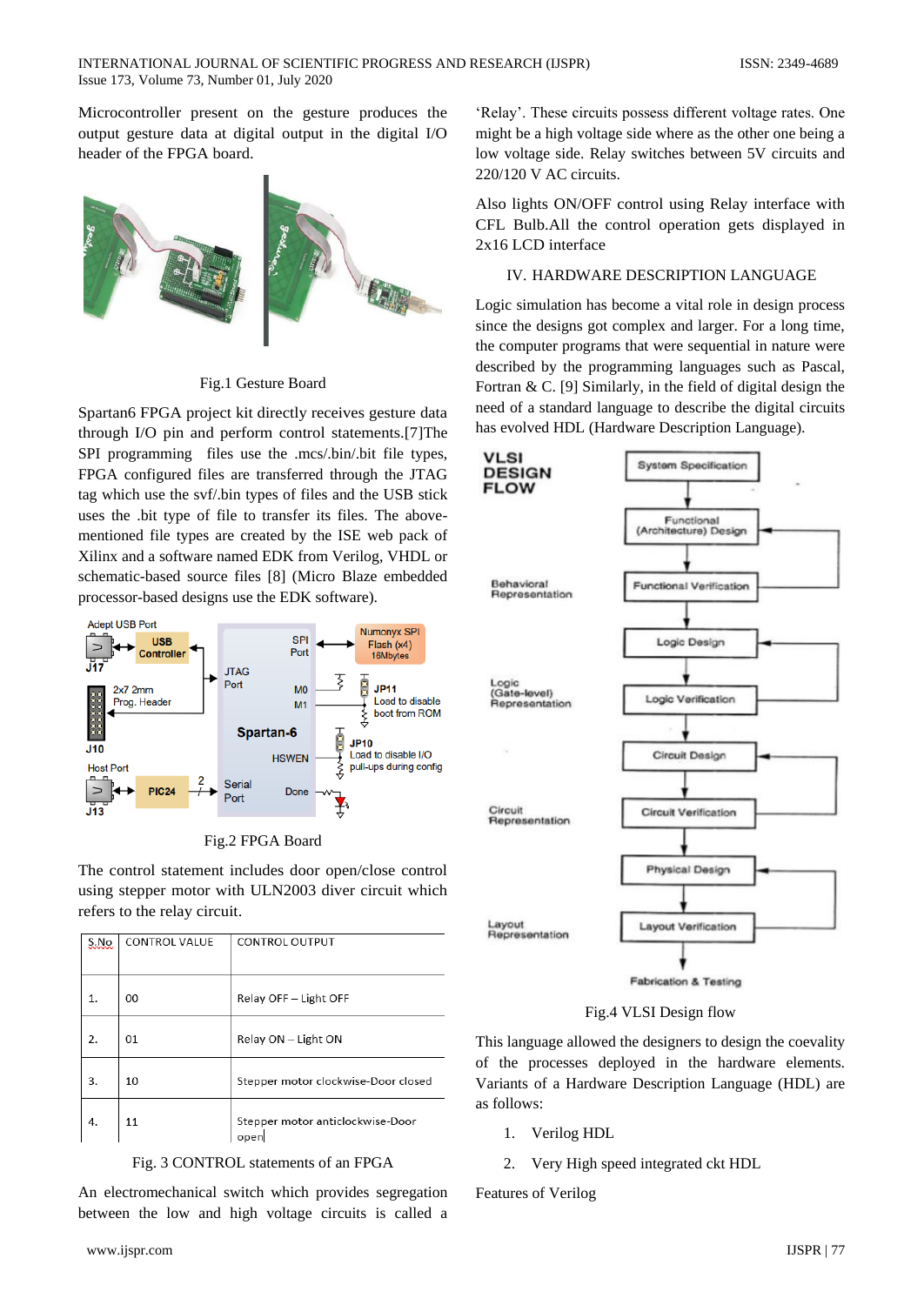• Extensibility: It extends Verilog capabilities by allowing Verilog PLI.

• Industrial support: Synthesis is very efficient and simulation is very fast.[11]

• Strong Background: Supported by Institute of Electrical and Electronics Engineering standardized and open Verilog international.

• Universal: The entire process can be represented in one design environment.[12]

V. COMPARISION WITH THE EXISTING METHODS

#### **EXISTING METHOD**

Previously we have used the mat lab Simulink environment for designing the system, where only software simulation was used.

MATLAB R2009a is being used in this system which is both hardware and software implemented. It is comprised of three main processes in which voice training, recognition of voice and integrating the hardware part with the MATLAB is done. It was dependent on speaker.[13] It is operated on the basis of control of loads by recognizing speech through MATLAB and thus turn OFF/ON through the parallel ports connected to a computer



Fig.5 Hand gesture system using MATLAB

### VI. PROPOSED METHOD

This paper presents a gesture-based home automation system which is accelerometer interfaced. The control system is composed by 2 sub-systems which communicate with each other through radio waves.[14] The  $1<sup>st</sup>$  subsystem comprises of a transmitter that uses gesture board to capture the movement of hand where as the second one

is the receiver which processes the data. The operations which are to be carried out are decided by Artificial Neural Networks (ANN) and hardware implementation is easily acquired by implementing FPGA (Field Programmable Gate Array).



Fig.6 FPGA imp of gesture-based home automation









Fig.8 Synthesis Report



Fig.9 Power results